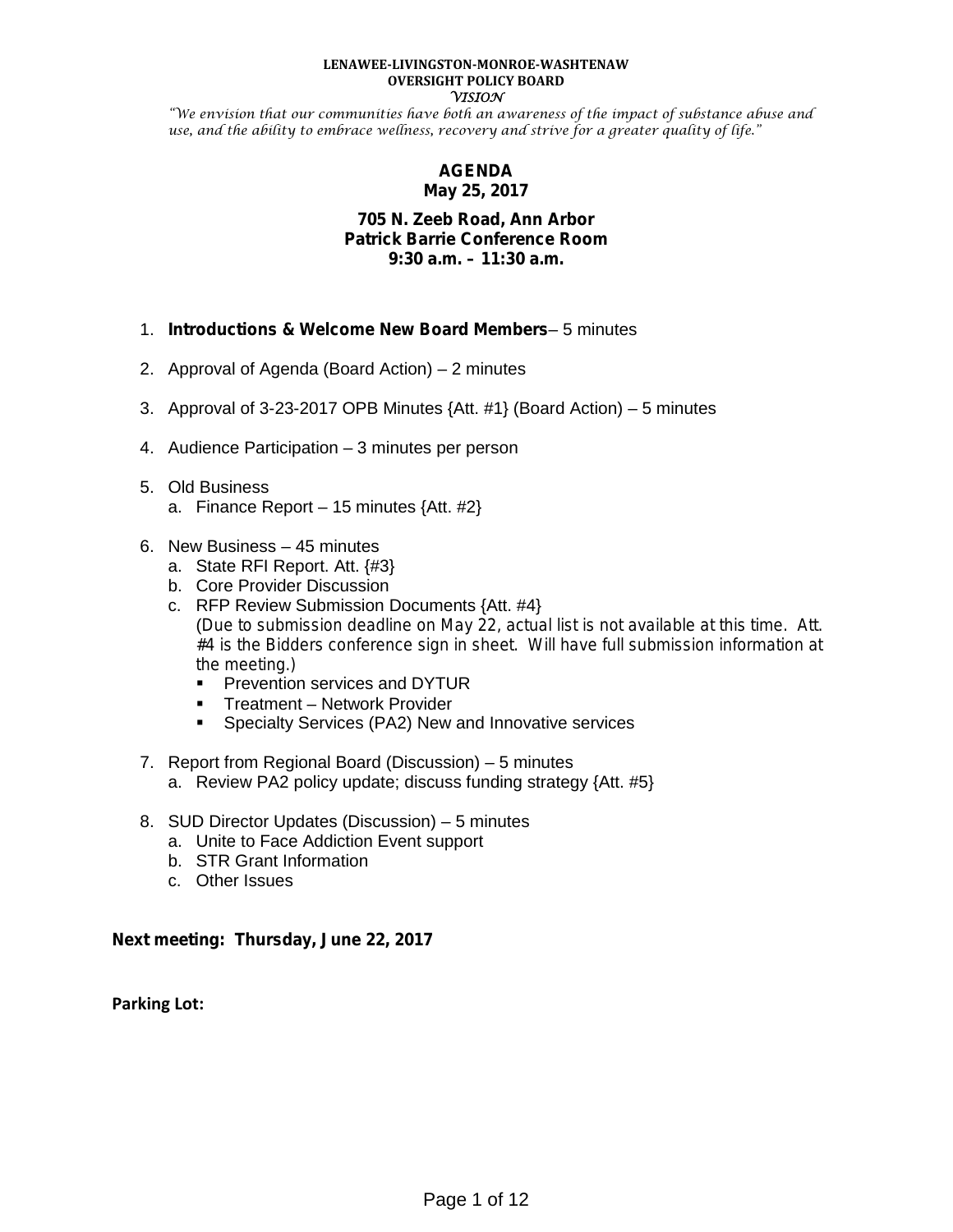# **LENAWEE-LIVINGSTON-MONROE-WASHTENAW OVERSIGHT POLICY BOARD Summary of March 23, 2017 meeting 705 N. Zeeb Road Ann Arbor, MI 48103**

| <b>Members Present:</b> | David Oblak, Kim Comerzan, Dianne McCormick, Mark Cochran, William Green,                                           |
|-------------------------|---------------------------------------------------------------------------------------------------------------------|
|                         | Tom Waldecker, Dave O'Dell, Ralph Tillotson, John Lapham, Amy Fullerton,<br>Blake LaFuente, John Lapham, Susan Webb |
|                         |                                                                                                                     |

Members Absent: Charles Coleman

Guests:

Staff Present: Stephannie Weary, Marci Scalera, Suzanne Stolz, Jane Goerge, Katie Postmus, Mariah Lucier-Canejo, Joelen Kersten Anne Marshall (by phone)

OPB Chair D. Oblak called the meeting to order at 9:33 a.m.

- 1. Introductions
- 2. Approval of the agenda

### **Motion by M. Cochran, supported by J. Lapham, to approve the agenda Motion carried**

3. Approval of February 23, 2017 minutes

### **Motion by A. Fullerton, supported by D. McCormick, to approve the February 23, 2017 OPB minutes Motion carried**

- 4. Audience Participation
	- None
- 5. Old Business
	- a. March Finance Report
		- S. Stolz presented the March finance report. Discussion followed.
- 6. New Business
	- a. Funding Requests
		- 1. EMU Program Expansion Saline High School {Att. #3}
			- $\mu$  K. Postmus provided an overview of the program and the funding request.

**Motion by T. Waldecker, supported by M. Cochran, to approve the funding for Saline High School Youth Driven Prevention Leadership Team, a pilot substance use disorder prevention program provided by Eastern Michigan University – Engage @ EMU, Office of Academic Service Learning Motion carried**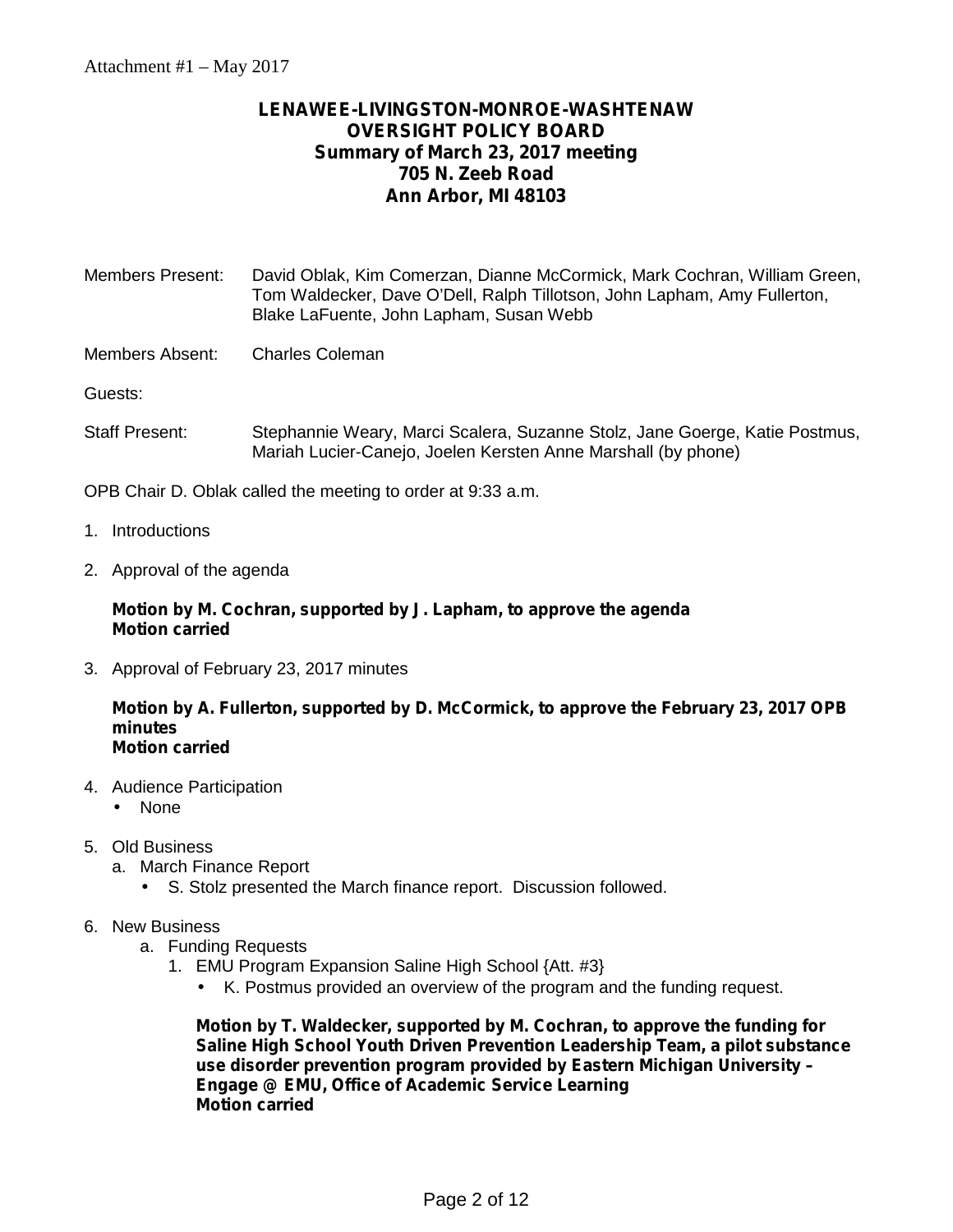- 2. Real Leadership Statewide Training {Att. #4}
	- M. Scalera presented the request for funding.

### **Motion by M. Cochran, supported by J. Lapham, to approve funding for Recovery Community Services Project Leadership academy in the amount of \$2000 PA2 funds Motion carried**

- 3. CCAR Recovery Coach Training {Att. #5, 5a}
	- M. Scalera presented the request for funding.

**Motion by D. McCormick, supported by T. Waldecker, to approve funding for the Regional Recovery Coach Academy – (CCAR certification training) Individual in recovery can attend without needing to work for an agency Motion carried**

- 4. Unified Services Overdose Prevention Services & Training {Att. #6}
	- M. Scalera presented the request for funding.

**Motion by J. Lapham, supported by W. Green, to approve funding to expand outreach, overdose prevention, training and harm reduction activities through distribution of Narcan in the community Motion carried**

- 5. Lenawee Consultant {Att. #7}
	- M. Scalera presented the request for funding.

**Motion by R. Tillotson, supported by M. Cochran, to approve Lenawee County PA2 Funding for April Demers, Consultant (prevention and community development) Motion carried**

- b. RFP
	- 1. Prevention Prevention services and DYTUR (RFQ) {Att. #8}
		- M. Scalera provided an overview of the RFP and its process, timeline.
		- J. Goerge and K. Postmus gave an overview of the Prevention RFP and RFQ.
		- Readers are needed for the RFP.
		- K. Comerzan volunteered to be a reader.
- 7. Report from Regional Board
	- There was no March Regional Board meeting.
- 8. SUD Director Report
	- The state released RFIs for grants, 4 categories of services. Each grant is for \$250K for a 2 year period. The grants are focused on opiate efforts.

Adjourn

## **Motion by J. Lapham, supported by M. Cochran, to adjourn the meeting Motion carried**

Adjourned at 11:07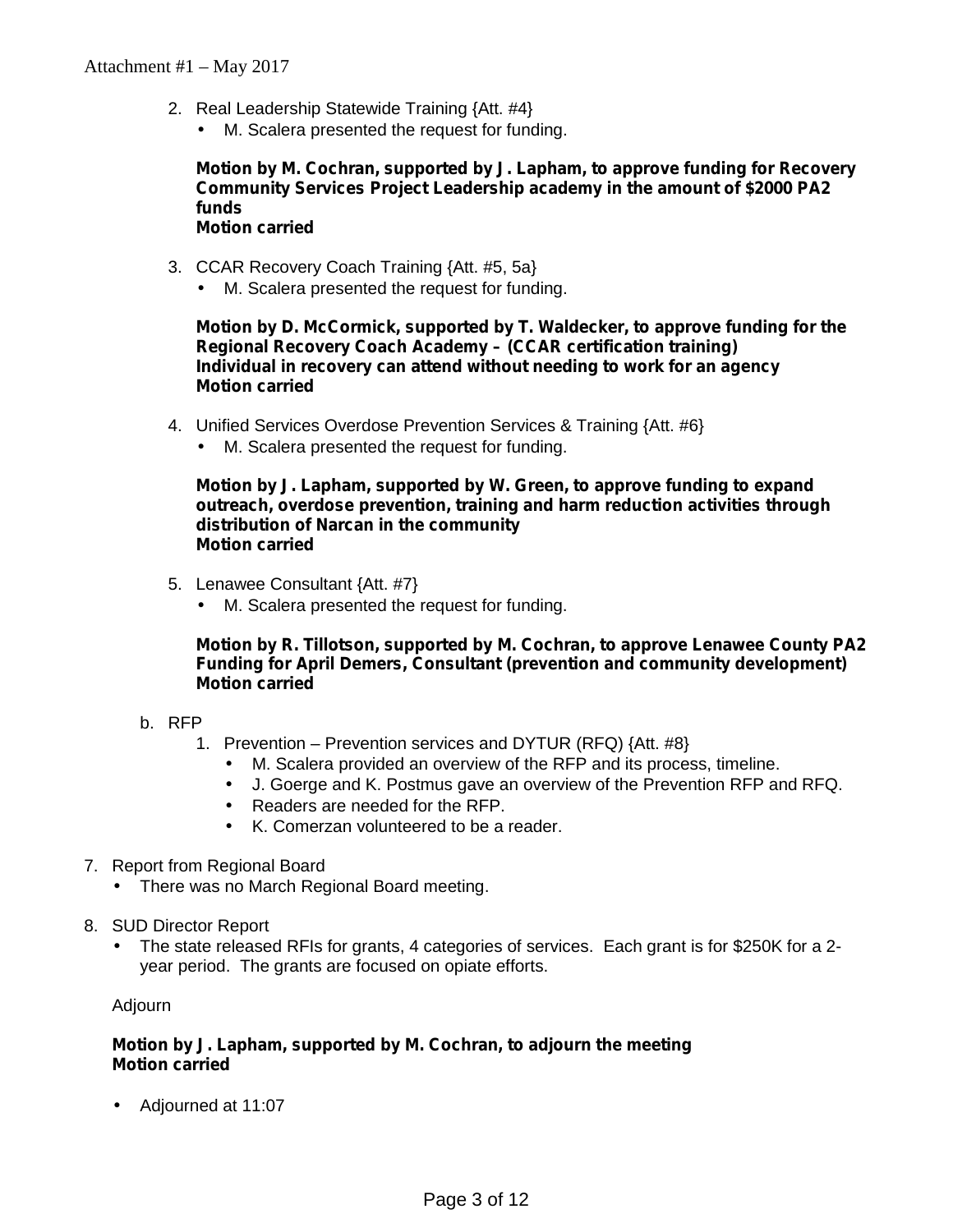Attachment #2 - May 2017

### Community Mental Health Partnership Of Southeast Michigan SUD SUMMARY OF REVENUE AND EXPENSE BY FUND March 2017 FYTD

| Summary Of Revenue & Expense           |                  |                         |                         |                         |                       |                          |              |                          |       |                 |                      |
|----------------------------------------|------------------|-------------------------|-------------------------|-------------------------|-----------------------|--------------------------|--------------|--------------------------|-------|-----------------|----------------------|
|                                        |                  |                         |                         |                         | <b>Funding Source</b> |                          |              |                          |       |                 | <b>Total Funding</b> |
|                                        | Medicaid         |                         | <b>Healthy Michigan</b> |                         | SUD - Block Grant     |                          | SUD-COBO/PA2 |                          | Other |                 | Sources              |
| <b>Revenues</b>                        |                  |                         |                         |                         |                       |                          |              |                          |       |                 |                      |
| Funding From MDCH                      | 651,389          | \$                      | 1,594,765               | \$                      | 1,847,025             |                          |              | \$                       |       |                 | 4,093,179            |
| PA2/COBO Tax Funding                   |                  | S                       |                         |                         |                       |                          | 508.703      | \$                       |       |                 | 508,703              |
| Other                                  |                  |                         |                         |                         |                       |                          |              | \$                       |       |                 |                      |
| <b>Total Revenues</b>                  | 651,389          | \$                      | 1,594,765               |                         | 1,847,025             |                          | 508,703      | s                        |       | \$              | 4,601,882            |
| <b>Expenses</b>                        |                  |                         |                         |                         |                       |                          |              |                          |       |                 |                      |
| <b>Funding for County SUD Programs</b> |                  |                         |                         |                         |                       |                          |              |                          |       |                 |                      |
| Lenawee                                | 139,654          | \$                      | 282,352                 | \$                      | 137,307               | \$                       | 31,413       | \$                       |       | \$              | 590,727              |
| Livingston                             | 102,774          | \$                      | 189,726                 | \$                      | 384,291               | \$                       | 86,371       | \$                       |       | \$              | 763,162              |
| Monroe                                 | 86,484           | \$                      | 162,984                 | \$                      | 400,208               | \$                       | 75,573       | \$                       |       | \$              | 725,249              |
| Washtenaw                              | 392,878          | \$                      | 761,320                 | \$                      | 1,130,817             | \$                       | 240,737      | \$                       |       | \$              | 2,525,752            |
| <b>Total SUD Expenses</b>              | 721,789          | $\overline{\mathbb{S}}$ | 1,396,382               | $\overline{\mathbf{s}}$ | 2,052,624             | $\overline{\mathbf{s}}$  | 434,095      | $\overline{\mathcal{S}}$ |       | $\overline{\$}$ | 4,604,890            |
| <b>Other Operating Costs</b>           |                  |                         |                         |                         |                       |                          |              |                          |       |                 |                      |
| SUD Use Tax                            | 38.953           | \$                      | 95,367                  | \$                      |                       | \$                       |              | \$                       |       | \$              | 134,320              |
| <b>SUD HICA Claims Tax</b>             | 4,885            | \$                      | 11,961                  | \$                      |                       | \$                       |              | \$                       |       | \$              | 16,846               |
| <b>Total Operating Costs</b>           | 43,838           | $\overline{\mathbb{S}}$ | 107,328                 | $\overline{\mathbf{s}}$ |                       | $\overline{\mathcal{S}}$ |              | \$                       |       | \$.             | 151,166              |
| Administrative Cost Allocation         | \$<br>51,095     | \$                      | 98,825                  | \$                      | 184,686               | \$                       |              | \$                       |       |                 | 334,606              |
| <b>Total Expenses</b>                  | 816,722          | \$                      | 1,602,536               | \$                      | 2,237,310             | \$                       | 434,095      | \$                       |       | \$              | 5,090,663            |
|                                        |                  |                         |                         |                         |                       |                          |              |                          |       |                 |                      |
| Revenues Over/(Under) Expenses         | \$<br>(165, 333) | \$                      | (7, 771)                | \$                      | (390, 285)            | \$                       | 74,608       | \$                       |       | \$              | (488, 780)           |

|    | Revenues<br>Over/(Under)<br>Expenses |          |         |
|----|--------------------------------------|----------|---------|
|    |                                      |          |         |
| \$ | 33,953                               | \$       | 2,540   |
| \$ | 102,742                              | \$       | 16,371  |
| \$ | 74,027                               | \$       | (1,546) |
| \$ | 297,981                              | S        | 57,244  |
| c  | 508,703                              | æ        | 74,608  |
|    |                                      | Revenues |         |

| Unallocated PA2 |    |           |
|-----------------|----|-----------|
| Lenawee         | \$ | 1,078,205 |
| Livingston      | \$ | 2,743,170 |
| Monroe          | \$ | 708,058   |
| Washtenaw       | S  | 2,663,366 |
| Total           |    | 7,192,799 |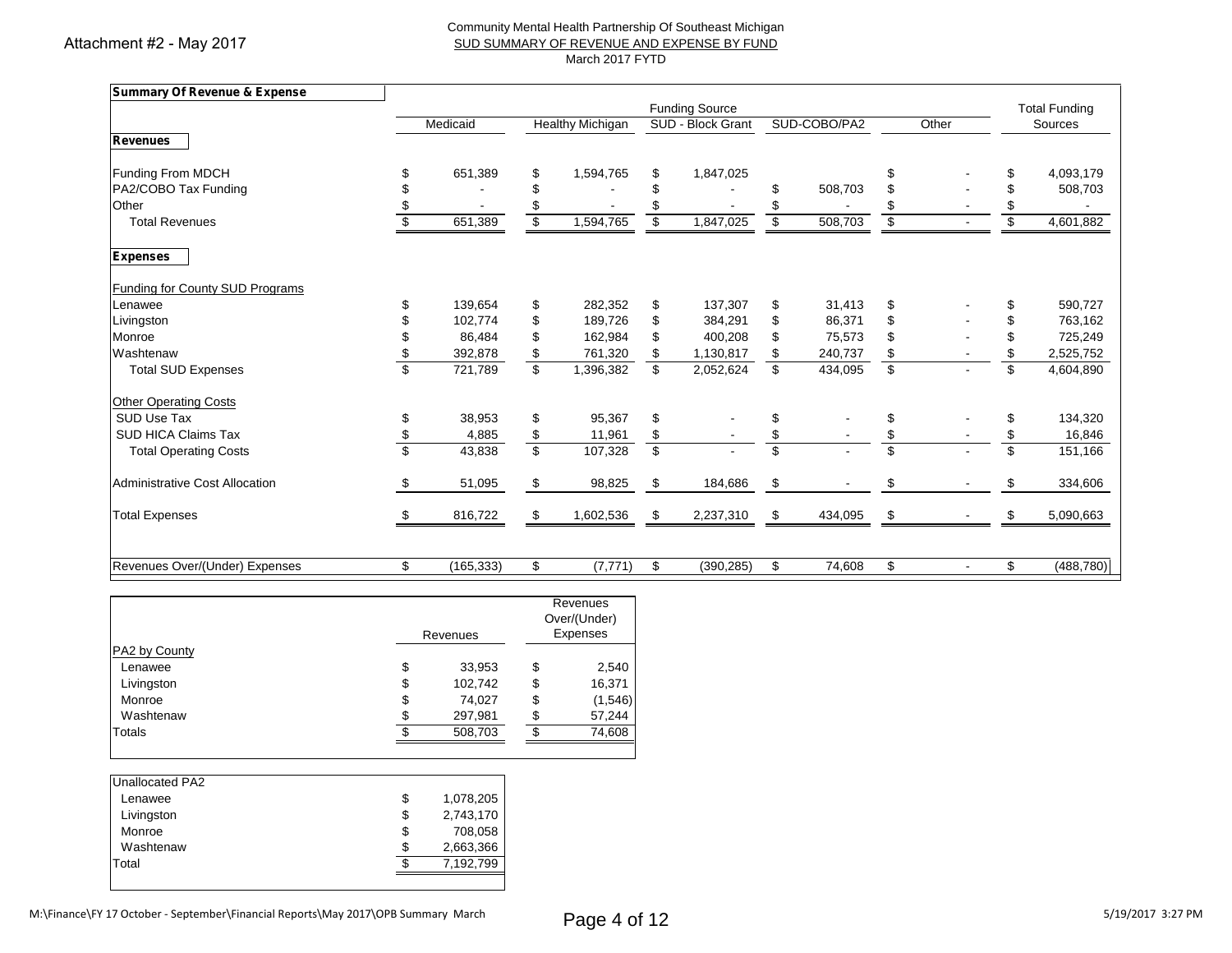| <b>NAME</b>               | <b>AGENCY</b>                                                             | <b>EMAIL</b>                          | <b>PHONE NUMBER</b>  |
|---------------------------|---------------------------------------------------------------------------|---------------------------------------|----------------------|
| Connie Conklin            | Livingston CMH                                                            | cconklin@cmhliv.org                   | 517-548-0081         |
| Mark T. Robinson          | Livingstion County Catholic Charities                                     | mark@livingstoncatholiccharities.org  | 517-45-5944          |
| Sherri Foster             | Dawn Farm                                                                 | sfoster@dawnfarm.org                  | 734-485-8725         |
| Karen Scott               | The Brighton Center                                                       | brightonctr@att.net                   | 810-229-9220         |
| Will Volesky              | <b>Holy Cross Services</b>                                                | wvolesky@hccsnet.org                  | 989-372-4601         |
| Anne King Hudson          | Key Development Center                                                    | akh@keycenters.org                    | 810-220-8192         |
| <b>Kenneth Briggs</b>     | <b>MHS</b>                                                                | kbriggs@communiyprograms.org          | 248-461-2906         |
| Elizabeth Davilla-Ferrall | Dawn Farm                                                                 | Idavilaferrall@dawnfarm.org           | 734-485-8725         |
| Shaun Fitzgerald          | <b>WCCMH</b>                                                              | fitzgeralds@ewashtenaw.org            | 734-544-3015         |
| Sheila Burns              | <b>AATS</b>                                                               | sburns@annarbortreatment.com          | 734-544-1532         |
| Ben Langman               | <b>AACTC</b>                                                              | benjamin.langman@ctcprograms.com      | 734-585-7965         |
| Carl Kelley               | <b>AATA</b>                                                               | carl.kelley@pinnacletreatment.com     | 908-601-8856         |
| <b>Rick Smith</b>         | Breaking the Chain (BTC)                                                  | rick@breakingthechain.us              | 810-494-7160         |
| Scott Schadel             | <b>HPI</b>                                                                | sschadel@hegira.net                   | 734-458-4601 ext.236 |
| Elisia Dumir              | McCullough, Vargas & Assoc                                                | elishia@mvabhs.com                    | 517-264-2244         |
| <b>Andrew R Hoeft</b>     | McCullough, Vargas & Assoc                                                | pandagoblue@yahoo.com                 | 517-264-2244         |
| Robert Chatfield, DO      | Passion of Mind Healing Center                                            | rhchatfield@cmocast.net               | 810-845-9812         |
| Therese Langan            | <b>Parkside Family Counseling</b>                                         | parkside@parksideforfamilies.com      | 517-266-8880         |
| Anne Evans                | <b>Parkside Family Counseling</b>                                         | parkside@parksideforfamilies.com      | 517-266-8880         |
| <b>Scott Levely</b>       | Growth Works, Inc                                                         | slevely@growth-works.org              | 734-455-4095         |
| Paula Whitman             | Paula's House                                                             | PaulaWhitman@sbcglobal.net            | 734-242-6650         |
| <b>Curtis Thornton</b>    | Home of New Vision                                                        | cthornton@homeofnewvision.org         | 734-686-4926         |
| <b>Christin Lett</b>      | <b>Community Programs, Inc.</b>                                           | clett@communityprograms.org           | 248-406-0090         |
| Deane Heinlein            | Livingsont CMH                                                            | dheinlein@cmhliv.org                  | 517-546-4126         |
| Lisa Young                | Paula's House                                                             | lisayoung.paulashouse@gmail.com       | 34-242-6650          |
| Renee Shaw                | SAHL                                                                      |                                       |                      |
| Wendy Klinski             | SAHL                                                                      |                                       |                      |
| Jen Carpenter             | <b>LCMHS</b>                                                              | jcarpenter@lcmha.org                  |                      |
| Lisa Greco                | Washtenaw Children's Services/Youth Ct grecol@ewashtenaw.org              |                                       | 734-973-4354         |
| Sue Lewis                 | Catholic Charities of Jackson, Lenawee & slweis@catholiccharitiesjlhc.org |                                       | 517-263-2191         |
| James Schepper            | <b>LCCC</b>                                                               | james@livingstoncatholiccharities.org |                      |
| Joe Paliwoda              | Personalized Nursing Lighthouse                                           | Joe@pnlh.org                          | 734-451-7800         |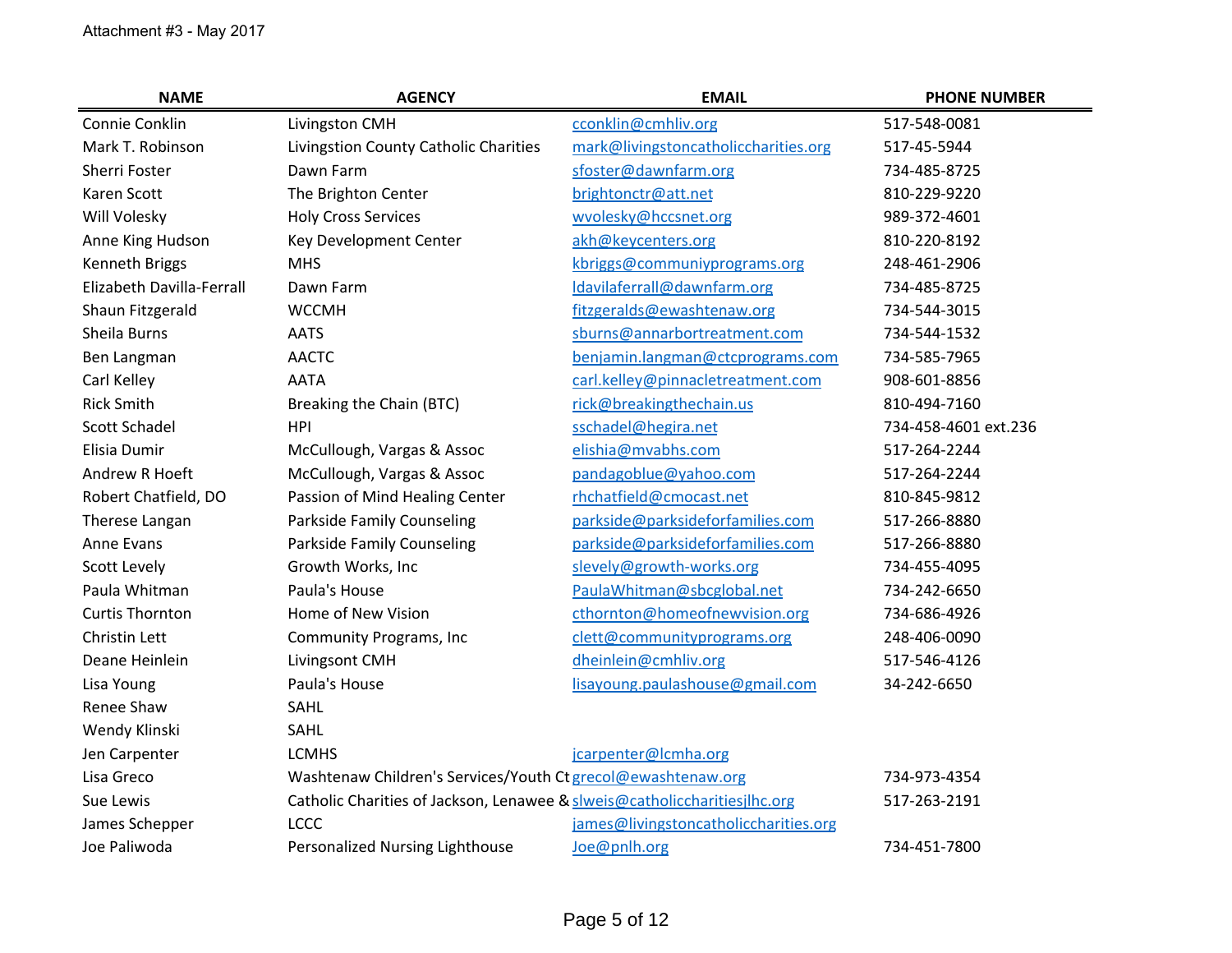| Suzie Antonow           | <b>StJMHS Greenbrook</b>       | suzie.antonow@stjoeshealth.org       | 734-786-4946 |
|-------------------------|--------------------------------|--------------------------------------|--------------|
| <b>Heather Milliken</b> | <b>HNV</b>                     | heather.milliken@homeofnewvision.org | 734-975-1602 |
| <b>Heather Williams</b> | <b>HNV</b>                     | hwilliams@homeofnewvision.org        | 734-975-1602 |
| Jeremy Barton           | Passion of Mind Healing Center | jbarton@passionofmind.org            | 734-430-8799 |
| Erika Warren            | Monroe Advocacy Project        | erikalynn2107@gmail.com              | 419-559-9407 |
| Robbie Renkes           | Home of New Vision             | rrenkes@homeofnewvision.org          | 734-975-1602 |
|                         |                                |                                      |              |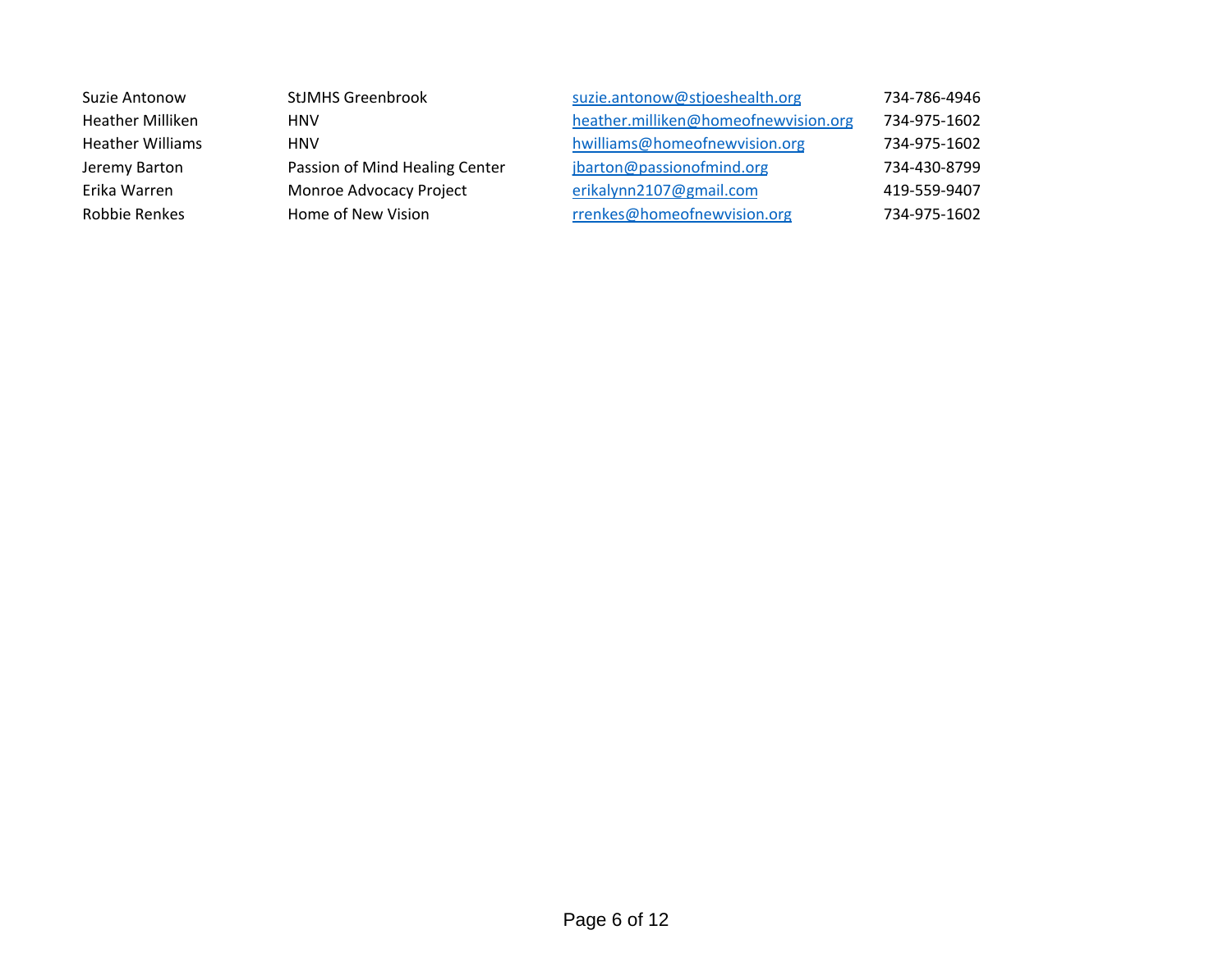| <b>NAME</b>          | <b>AGENCY</b>                         | <b>EMAIL</b>                                         | <b>PHONE NUMBER</b> |
|----------------------|---------------------------------------|------------------------------------------------------|---------------------|
| John Torres          | <b>Washtenaw County Trial Courts</b>  | torresjp@ewashtenaw.org                              | 734-660-6888        |
| <b>April Demers</b>  | <b>LCMH</b>                           | aprildemers@gmail.com                                | 734-637-6485        |
| Paula Whitman        | Paula's House                         | paulawhitman@sbcglobal.com                           | 734-639-4669        |
| Lisa Young           | Paula's House                         | lisayoung.paulashouse@gmail.com                      | 734-242-6650        |
| <b>Rick Smth</b>     | Breaking the Chain Counseling         | rick@breakingthechain.us                             | 810-494-7160        |
| Dorthy Keskital      | <b>CSSW</b>                           | dkeskital@csswashtenaw.org                           | 734-712-7253        |
| Michelle Brahaney    | Monroe County ISD                     | katie.bourbina@monroeisd.us                          | 734-242-5799        |
| <b>Kaitlin Fink</b>  | Livingston Catholic Charities         | kaitlin@livingstoncatholiccharities.org 517-545-5944 |                     |
| Jodi Brois           | <b>CCSEM</b>                          |                                                      | 734-755-8673        |
| Ann King Hudson      | <b>KDC</b>                            | akh@keycensus.org                                    | 810-220-8192        |
| Karicia Carter       | Century Living Inc                    | karicia.carter@mycenturyliving.com                   | 248-495-8985        |
| <b>Nick Griswald</b> | <b>Growth Works</b>                   | ngriswald@growth works.org                           | 734-455-4094        |
| Will Volesky         | <b>Holy Cross Servcies</b>            | wvolesky@hccsnet.org                                 |                     |
| Mark T Robinson      | Livingston Catholic Charities         | mark@livingstoncatholiccharities.org                 | 517-545-5944        |
| Debi Andrews         | <b>LCMHA</b>                          | dandrews@lcmha.org                                   | 517-264-0107        |
| Katherine Eighmey    | Monroe Public Schools                 | eighmey1@montoe.kiz.mi.us                            |                     |
| Karen Bergbower      | karenbergbower & Assoc                | karen@kbamichigan.com                                | 810-225-9550        |
| Angelique Tomez      | Unified HIV Health & Beyond           | atomsic@miunified.org                                | 313-446-9811        |
| Josh Meisler         | <b>Growth Works</b>                   | jmeisler@growth works.org                            | 734-757-3590        |
| Wendy Klinski        | <b>CCSEM</b>                          | klinskiw@ccsem.org                                   | 734-240-3850        |
| J W Bidlac           | EMU/CTC of Ypsi                       | jbidlac1@emich.edu                                   | 74-487-2795         |
| Olivia Ehret         | Lenawee CMH                           | oehret@lcmha.org                                     | 517-499-9207        |
| Donelle Goerlitz     | EMU                                   | dgoerlitz@emich.edu                                  | 734-487-276         |
| Michele Bracy        | Hegira                                | mbracy@hegira.net                                    | 734-513-7598        |
| Reiley Cowan         | St. Joseph Mercy Chelsea              | reiley.cowan@stjoeshealth.org                        | 734-593-5279        |
| Katie Doyle          | Ozone House                           | kdoyle@ozonehouse.org                                | 734-662-2265        |
| Lindsay Hannah       | <b>KBA</b>                            | Lindsay@kbamichigan.com                              | 734-476-0686        |
| Martha Hall          | Lenawee County Health Dept            | mhall@hline.org                                      | 517-264-5205        |
| Meg Jennings         | Regional Alliance for Healthy Schools | jenningm@med.umich.edu                               | 314-922-3532        |
| Janee Cox            | <b>HALO Lenawee</b>                   | jnayaday@hotmail.com                                 | 517-270-0403        |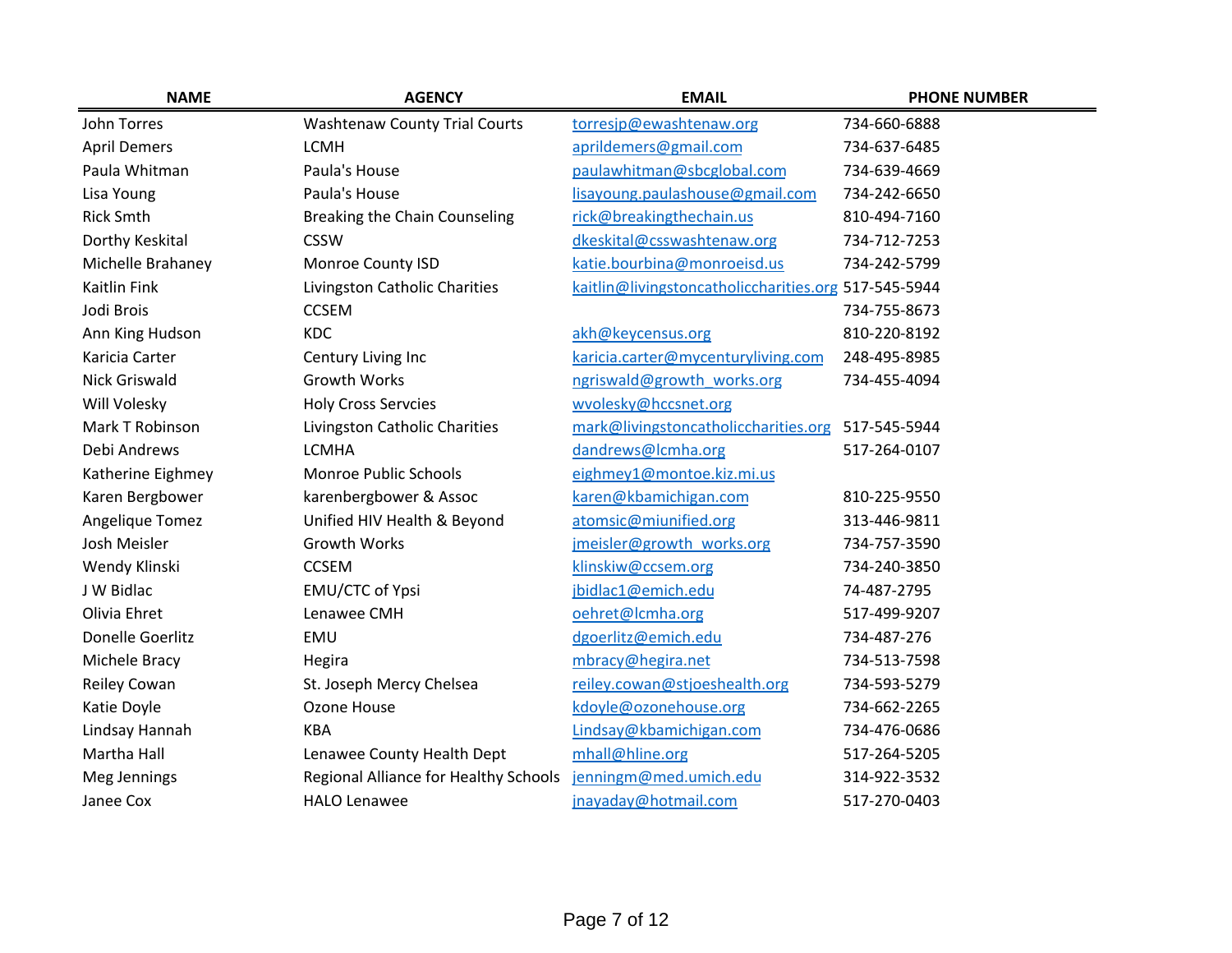| <b>NAME</b>              | <b>AGENCY</b>                       | <b>EMAIL</b>                                      | <b>PHONE NUMBER</b>  |
|--------------------------|-------------------------------------|---------------------------------------------------|----------------------|
| Anne Evans               | <b>Parkside Family Counseling</b>   | parkside@parksideforfamilies.com                  | 517-266-8880         |
| Diane Heinlein           | Livingston CMH                      | adeinlein@chmliv.org                              | 517-546-4126         |
| <b>Glynis Anderson</b>   | Home of New Vision                  | glynisa@gmail.com                                 | 734-417-7120         |
| <b>Robbie Renkes</b>     | Home of New Vision                  | rrenkes@homeofnewvision                           | 734-975-1602         |
| Therese Langan           | <b>Parkside Family Counseling</b>   | parkside@parksideforfamilies.com                  | 517-266-8880         |
| Scott Schadel            | Hegira Programs, Inc.               | sschadel@hegira.net                               | 734-458-4601 ext.236 |
| Pam Fons                 | Ozone House                         | pfons@ozonehouse.org                              | 734-662-2265         |
| <b>Trish Cortes</b>      | <b>WCCMH</b>                        | cortest@ewashtenaw.org                            |                      |
| <b>Mike Harding</b>      | <b>WCCMH</b>                        | hardingm@ewashtenaw.org                           | 734-260-4644         |
| Lindsay Belcastro        | <b>RIYCC</b>                        | office@riycc.org                                  | 734-260-1065         |
| Carrie                   | <b>CHRT</b>                         |                                                   | 734-998-7567         |
| Shawn Fitzgerald         | <b>WCCMH</b>                        | fitzgeralds@ewashtenaw.org                        | 734-544-3015         |
| Mark T. Robinson         | Livingston Catholic Charities       | mark@livingstoncatholiccharities.org 517-545-5966 |                      |
| <b>Curtis Thornton</b>   | Home of New Vision                  | cthornton@homeofnewvision.org                     | 734-686-4926         |
| Wendy Klinski            | <b>CCSEM</b>                        | klinskiw@ccsem.org                                |                      |
| Sherri Foster            | Dawn Farm                           | sfoster@dawnfarm.org                              | 734-485-8725         |
| Josh Meisler             | <b>Growth Works</b>                 | jmeisler@growthworks.org                          | 734-757-3590         |
| <b>Kelly Bellus</b>      | <b>WCCMH</b>                        | bellusk@ewashtenaw.org                            | 734-649-8542         |
| Will Volesky             | <b>Holy Cross Services - Kairos</b> | wvolesky@hccsnet.org                              | 989-372-4601         |
| <b>Heather Milliken</b>  | Home of New Vision                  | heathermilliken@yahoo.com                         | 734-975-1602         |
| Renee Shaw               | SAHL                                | renee shaw@sahl                                   | 734-384-3402         |
| Angelique Tomsic         | Unified HIV Health and Beyond       | atomsic@miunified.org                             | 313-446-9811         |
| Elizabeth Davila-Ferrall | Dawn Farm                           | Idavilaferrall@dawnfarm.org                       | 734-485-8725         |
| <b>Nick Griswold</b>     | <b>Growth Works</b>                 | ngriswold@growth-works.org                        | 734-455-4095         |
| Donna White              | Washtenaw Co. Trial Court           | whited@ewashtenaw.org                             | 734-222-6913         |
| Anne King Hudson         | Key Development Center              | akh@keycenter.org                                 | 810-220-8192         |
| <b>April Demers</b>      | <b>LCMH</b>                         | aprildemers@gmail.com                             | 734-637-6485         |
| Janee Cox                | <b>HALO Lenawee</b>                 | jnay2day@hotail.com                               | 517-270-0403         |
| Aubrey Patino            | <b>Avalon House</b>                 | apatino@avalonhousing.org                         | 734-663-5858         |
| <b>Rick Smith</b>        | Breaking the Chain Counseling       | rick@breakingthechain.us                          | 810-494-7160         |
| John Torres              | Washtenaw Co. Trial Court           | torresyp@ewashtenaw.org                           | 734-660-6888         |
| Connie Conklin           | Livingston CMH                      | conklinc@cmhliv.org                               | 517-548-0081         |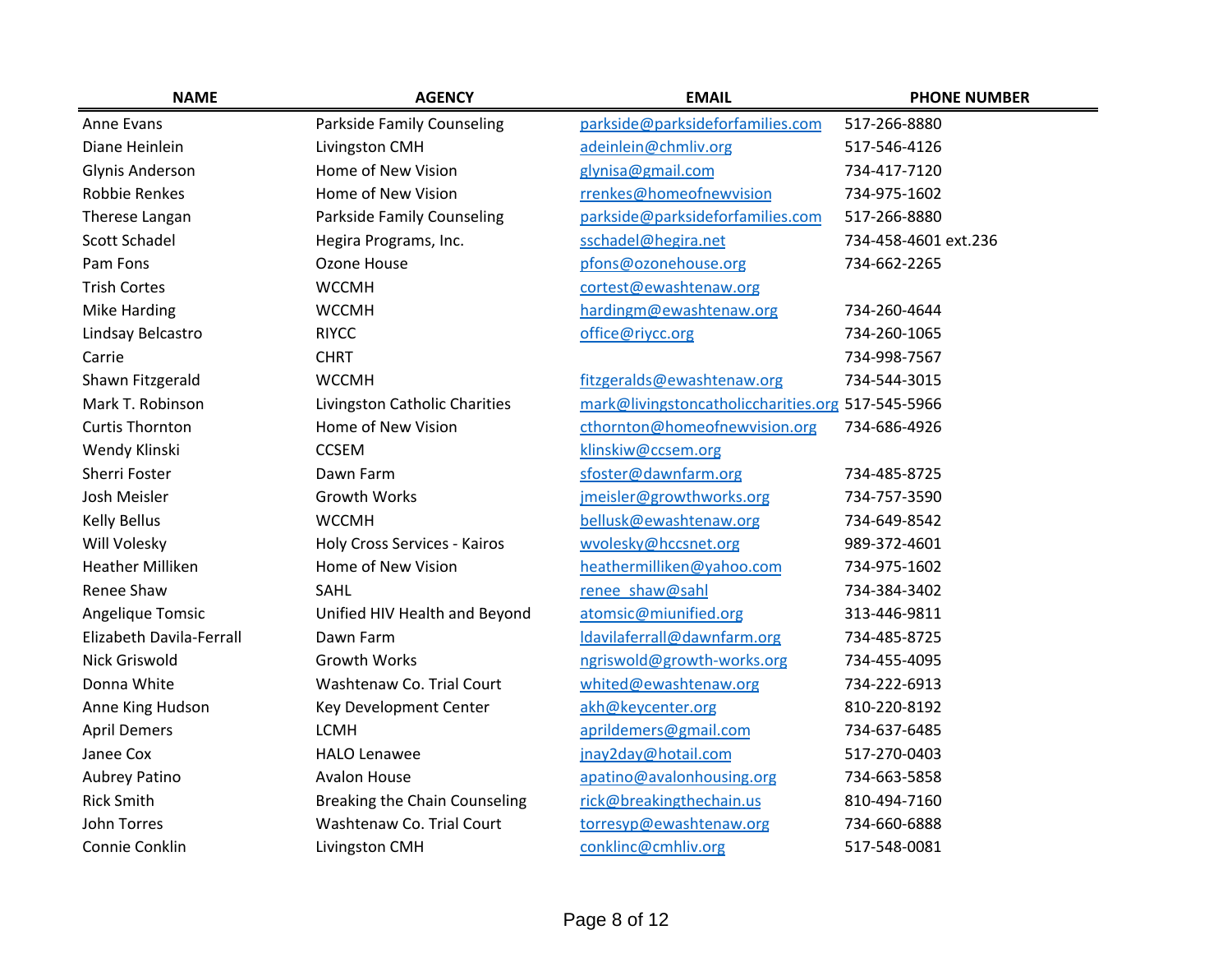

## **STATE OF MICHIGAN** DEPARTMENT OF HEALTH AND HUMAN SERVICES **LANSING**

**NICK LYON DIRECTOR** 

May 5, 2017

**RICK SNYDER** 

**GOVERNOR** 

Jane Terwilliger, Director Region 6 CMH Partnership of Southeast Michigan 705 North Zeeb Road Ann Arbor, MI 48103

Dear Ms. Terwilliger:

This is provide feedback to your submission of applications in response to our recent Request for Information regarding strategic initiatives funded by the Substance Abuse Prevention and **Treatment Block Grant.** 

We are pleased to announce that your applications in response to the following Request for Information (RFI) focus areas have been approved:

# **RFI#1: Prescription Drug and Opioid Overdose Prevention**

Amount Awarded - \$250,000

# **RFI#2: Opioid Overdose Recovery**

Amount Awarded - \$250,000

**RFI#3: Innovative Strategies for Enhancing Treatment Services for Pregnant Women** 

• Amount Awarded - \$125,000

## **RFI#4: Drug Court Recovery Support Program**

• Amount Awarded  $-$  \$246,000

An allotment letter is forthcoming.

If you have any questions regarding this communication, please let me know at ScottL11@michigan.gov.

Sincerely. my Reis

Larry P. Scott, Acting Director Office of Recovery Oriented Systems of Care

**Thomas Renwick**  $C^*$ John Duvendeck

> 320 SOUTH WALNUT STREET . LANSING, MICHIGAN 48913 www.michigan.gov/mdhhs . 517-373-3740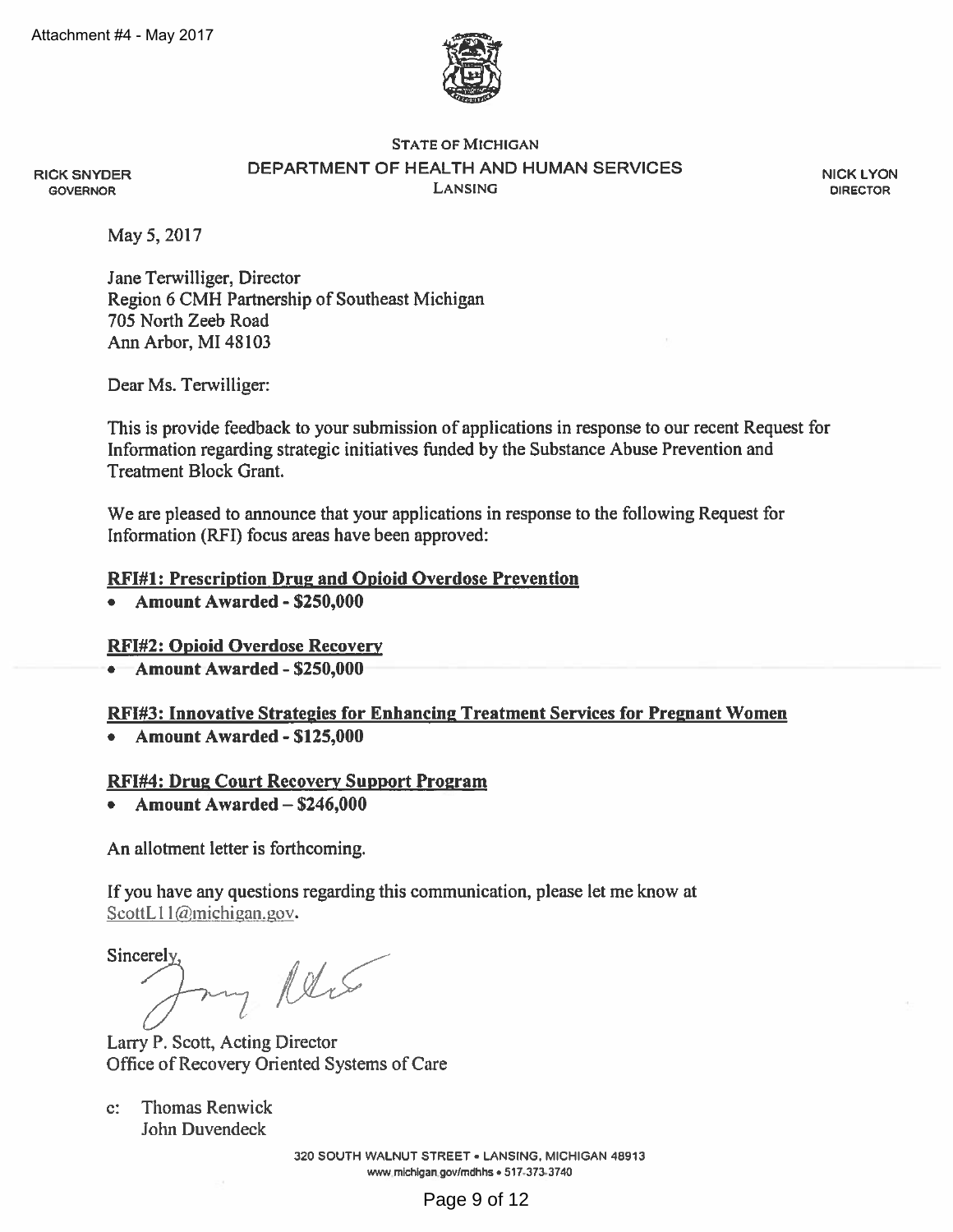### Attachment #5 - May 2017

| <b>Community Mental Health Partnership of</b> | <b>Policy and Procedure</b>          |
|-----------------------------------------------|--------------------------------------|
| <b>Southeast Michigan/PIHP</b>                |                                      |
|                                               | <b>PA 2 Procurement Policy</b>       |
| Department: Substance Use Disorder            | <b>Local Policy Number (if used)</b> |
| services                                      |                                      |
| <b>Author: Marci Scalera</b>                  |                                      |
| <b>Approval Date</b>                          | <b>Implementation Date</b>           |
| <b>November 13, 2014</b>                      | <b>November 14, 2014</b>             |
| by Oversight Policy Board                     |                                      |

### **I. PURPOSE**

To establish a process for obtaining services related to substance use disorder (SUD) prevention and treatment on behalf of the SUD Oversight Policy Board using PA 2 funds.

### **II. REVISION HISTORY**

| <b>DATE</b> | REV. NO. | <b>MODIFICATION</b> |
|-------------|----------|---------------------|
| March 2017  |          | Jpdate language     |
|             |          |                     |
|             |          |                     |

#### **III. APPLICATION**

This policy applies to members of the CMHPSM SUD Oversight Policy Board, CMHPSM staff; potential providers and vendors of goods and services that support the provision of SUD services within the four-county region (Lenawee, Livingston, Monroe and Washtenaw Counties).

#### **IV. POLICY**

Use of PA2 funds within the CMHPSM region shall be authorized by the SUD Oversight Policy Board utilizing the standards outlined in this policy.

### **V. DEFINITIONS**

PA2 Funds: If the sum of a county's operating property tax levy for the ensuing fiscal year plus the county's distribution to be received pursuant to section 10 of the state convention facility development act exceeds the product of the county's state equalized value for the ensuing fiscal year times the greater of the county's base tax rate or prior years' operating millage rate, then an amount equal to the lesser of 50% of the excess of 50% of the state convention facility development act distribution shall be used for substance treatment programs within the county. The proceeds received by the taxing unit shall be distributed to the coordinating agency designated for that county pursuant to section 6226 of Act No. 368 of the Public Acts of 1978, being section 333.6226 of the Michigan Compiled Laws, to be used for substance abuse prevention and treatment programs in the county from which the proceeds originated.

Competitive Procurement: Methods utilized by a funder to assure quality, transparency, efficiency, cost-effectiveness and competitive fairness when awarding funding related to a single entity or limited group of entities. Examples of competitive procurement include:

Page 1 of 3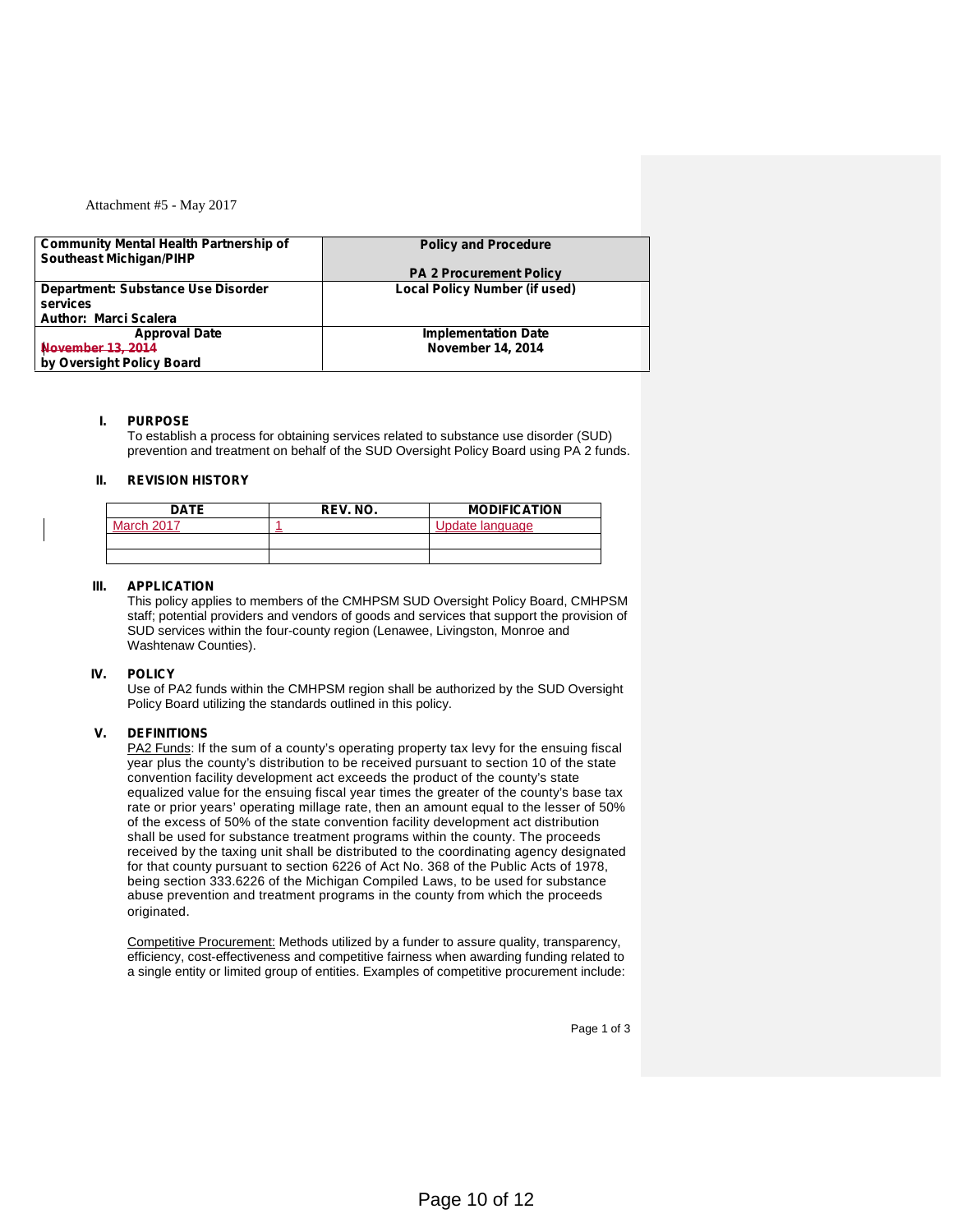#### Attachment #5 - May 2017

requests for proposals (RFPs), requests for information (RFIs), requests for quotes (RFQs) or bids. The particular method utilized is based upon the nature of the good, service or work being requested by the PIHP.

#### **VI. STANDARDS**

- A. PIHP region wide allocated PA2 funds may be expended locally in one of the partner counties or regionally across the partner counties by the PIHP for the following purposes:
	- 1. Supplemental support for services provided by the SUD Treatment service provider network (ROSC Core Providers, SUD Treatment sub-contractors, other SUD service providers) or evidence based practices provided by the Substance Abuse Prevention provider network.
	- 2. Support for new programming and pilots that are community and recovery focused.
	- 3. Training for local or regional initiatives that include enhancement of skills and knowledge base for staff and/or community.
	- 4. Small, targeted efforts for specific SUD related initiatives or events, such as overdose prevention; local coalition building and activities; etc.
	- 5. Other substance use disorder treatment, recovery or substance abuse prevention initiatives approved by the SUD Oversight Policy Board.
- B. PA2 funding may be expended by the PIHP to supplement service budgets within the regional SUD Treatment and/or Substance Abuse Prevention provider networks without prior approval from the SUD Oversight Policy Board. Funding shall be identified and an accounting of such expenditures must be reported to the SUD Oversight Policy Board.
- C. PA2 funding requests from all entities for new programming, program pilots, local or regional initiatives, or any other SUD treatment or prevention programs shall follow these guidelines:
	- 1. Entities or individuals requesting PA2 funding from the PIHP must utilize the CMHPSM Request for PA2 funding application.
		- a. Requests by entities for PA2 funding of less than \$1,000.00 may be approved by the Managing Executive Director or the Director of Clinical and SUD Service. Any such funding shall be identified and an accounting of such expenditures must be reported to the SUD Oversight Policy Board.
		- b. Requests by entities for PA2 funding of more than \$1,000.01 must be approved by the SUD Oversight Policy Board.
- D. If the PIHP identifies a SUD Treatment or SA Prevention initiative, with funding which will exceed \$10,000.00, a competitive procurement method will be utilized, unless a waiver is granted by the PIHP Managing Executive Director.
	- 1. The PIHP will issue an RFP, RFI or RFQ to determine the recommended awardee or awardees and/or the relevant funding amount or amounts.
	- 2. A waiver of the competitive procurement method may be granted by the PIHP Managing Executive Director for one of the following reasons:
		- a. The item or service is available only from a single source
		- b. There is a public exigency or emergency, and the urgency for obtaining the item or service does not permit competitive procurement
		- c. The item or service is of limited quantity or duration;
		- d. The item or service is unique;

Page 2 of 3